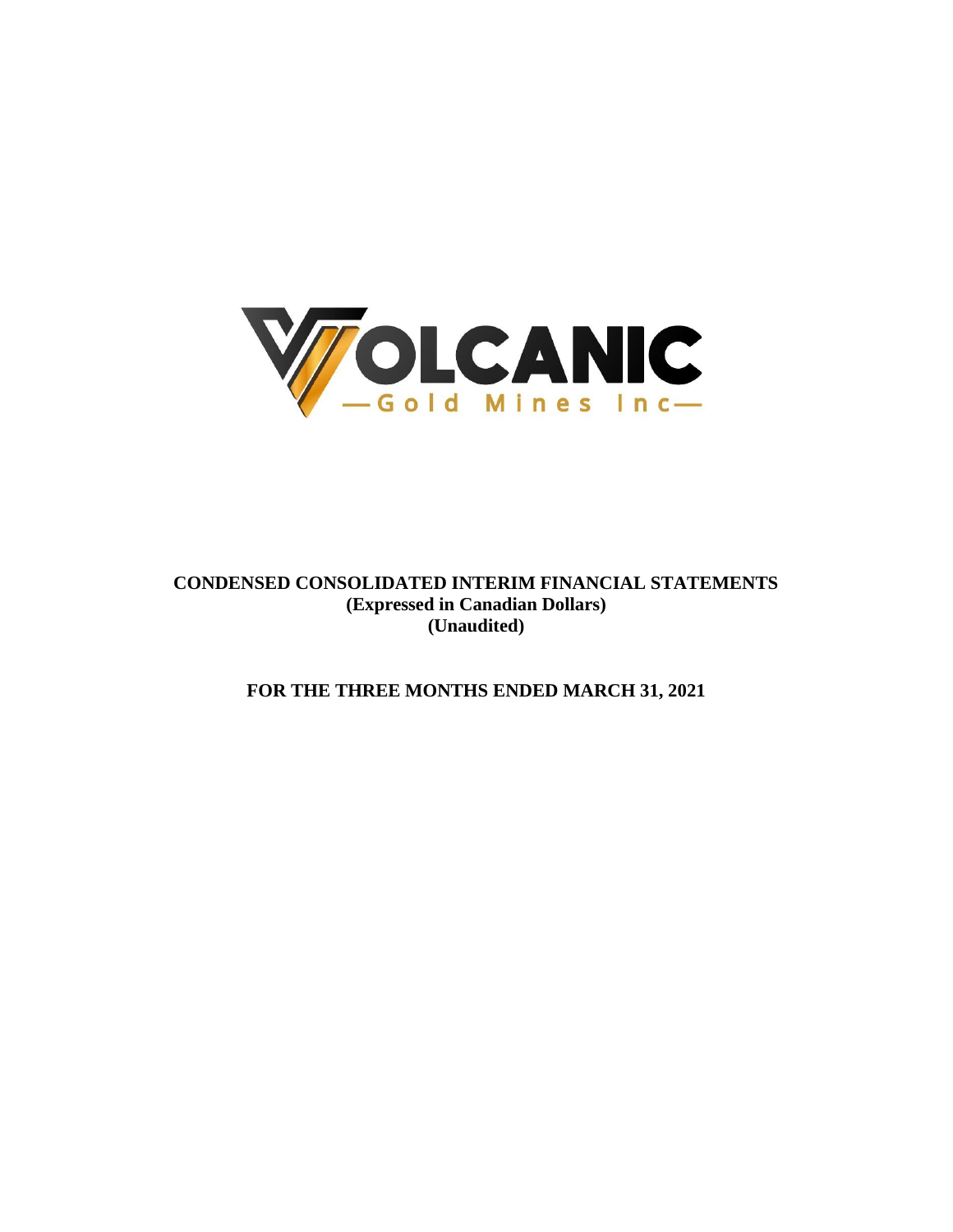# **NOTICE OF NO AUDITOR REVIEW OF CONDENSED CONSOLIDATED INTERIM FINANCIAL STATEMENTS**

In accordance with National Instrument 51-102 of the Canadian Securities Administrators, the Company discloses that its external auditors have not reviewed the unaudited condensed consolidated interim financial statements for the three months ended March 31, 2021. These financial statements have been prepared by management and approved by the Audit Committee and the Board of Directors of the Company.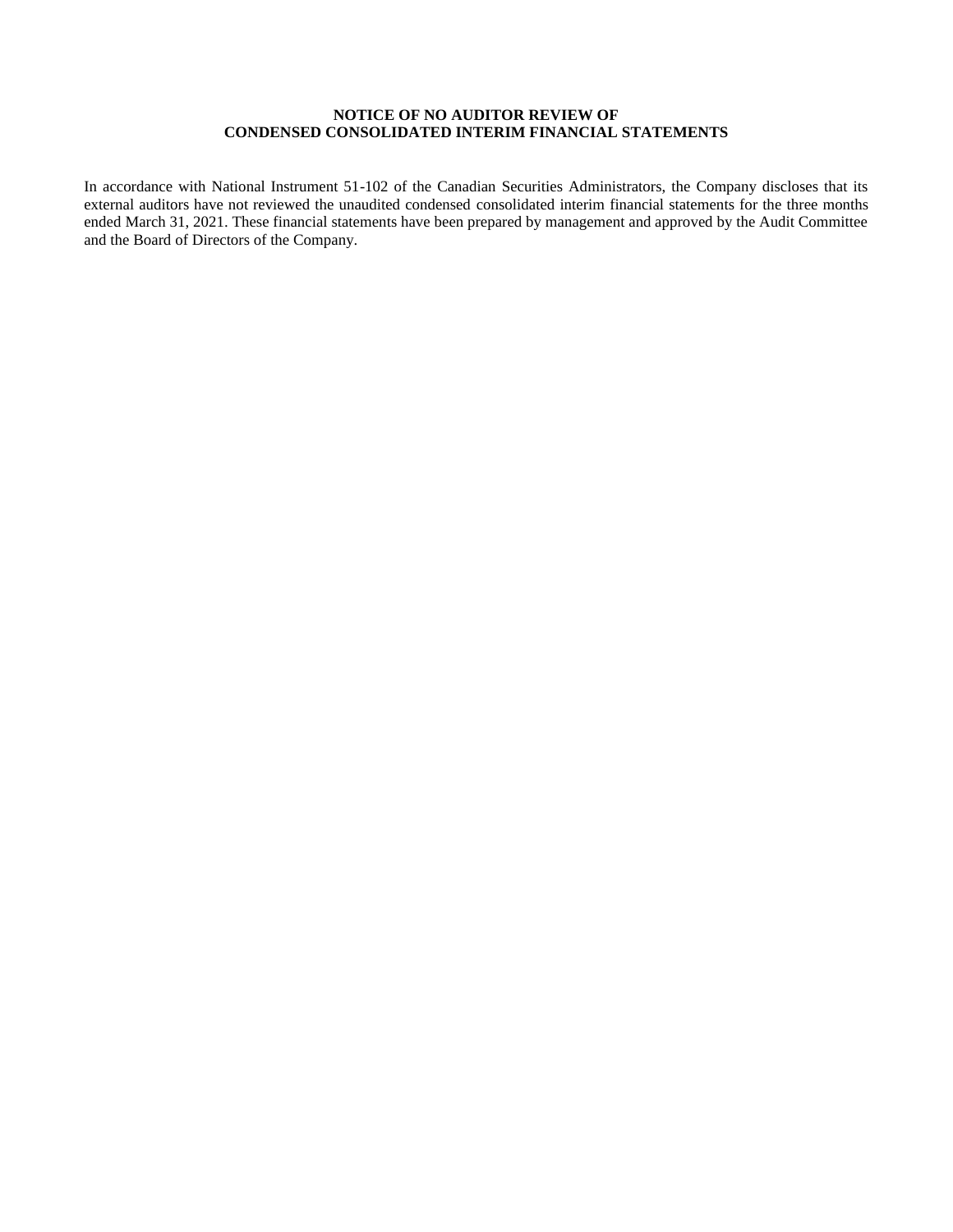**VOLCANIC GOLD MINES INC.**

CONDENSED CONSOLIDATED INTERIM STATEMENTS OF FINANCIAL POSITION (UNAUDITED) (Expressed in Canadian Dollars)

|                                                   | March 31,                  | December 31,               |
|---------------------------------------------------|----------------------------|----------------------------|
|                                                   | 2021                       | 2020                       |
| <b>ASSETS</b>                                     |                            |                            |
| <b>Current</b>                                    |                            |                            |
| Cash                                              | \$11,111,827               | \$11,719,530               |
| Receivables                                       | 4,863                      | 15,315                     |
| Prepaid expenses and deposits                     | 97,965                     | 33,021                     |
| Exploration advances (Note 8)                     | 8,418                      | 8,796                      |
| Total current assets                              | 11,223,073                 | 11,776,662                 |
| Non-current                                       |                            |                            |
| Long-term deposits (Note 8)                       | 61,000                     | 61,000                     |
| Equipment (Note 4)                                | 166,735                    | 861                        |
| Mineral properties (Note 6)                       | 100,000                    | 100,000                    |
| Total non-current assets                          | 327,735                    | 161,861                    |
|                                                   |                            |                            |
|                                                   | \$11,550,808               | \$11,938,523               |
|                                                   |                            |                            |
| <b>LIABILITIES AND SHAREHOLDERS' EQUITY</b>       |                            |                            |
| <b>Current</b>                                    |                            |                            |
| Accounts payable and accrued liabilities (Note 8) | \$<br>242,646              | \$<br>216,675              |
| <b>Total liabilities</b>                          | 242,646                    | 216,675                    |
|                                                   |                            |                            |
| Shareholders' equity                              |                            |                            |
| Share capital (Note 9)                            | 24,847,088                 | 24,691,346                 |
| Other equity reserves (Note 9)<br>Deficit         | 3,576,531                  | 3,113,948                  |
| Equity attributed to shareholders of the Company  | (16,939,046)<br>11,484,573 | (15,907,035)<br>11,898,259 |
| Non-controlling interest (Note 5)                 | (176, 411)                 | (176, 411)                 |
| Total shareholders' equity                        | 11,308,162                 | 11,721,848                 |

Approved and authorized by the Board on May 25, 2021.

| "Simon Ridgway" | <b>Jirector</b> | "Michael Povev" | Jirector |
|-----------------|-----------------|-----------------|----------|
| Simon Ridgway   |                 | Michael Povey   |          |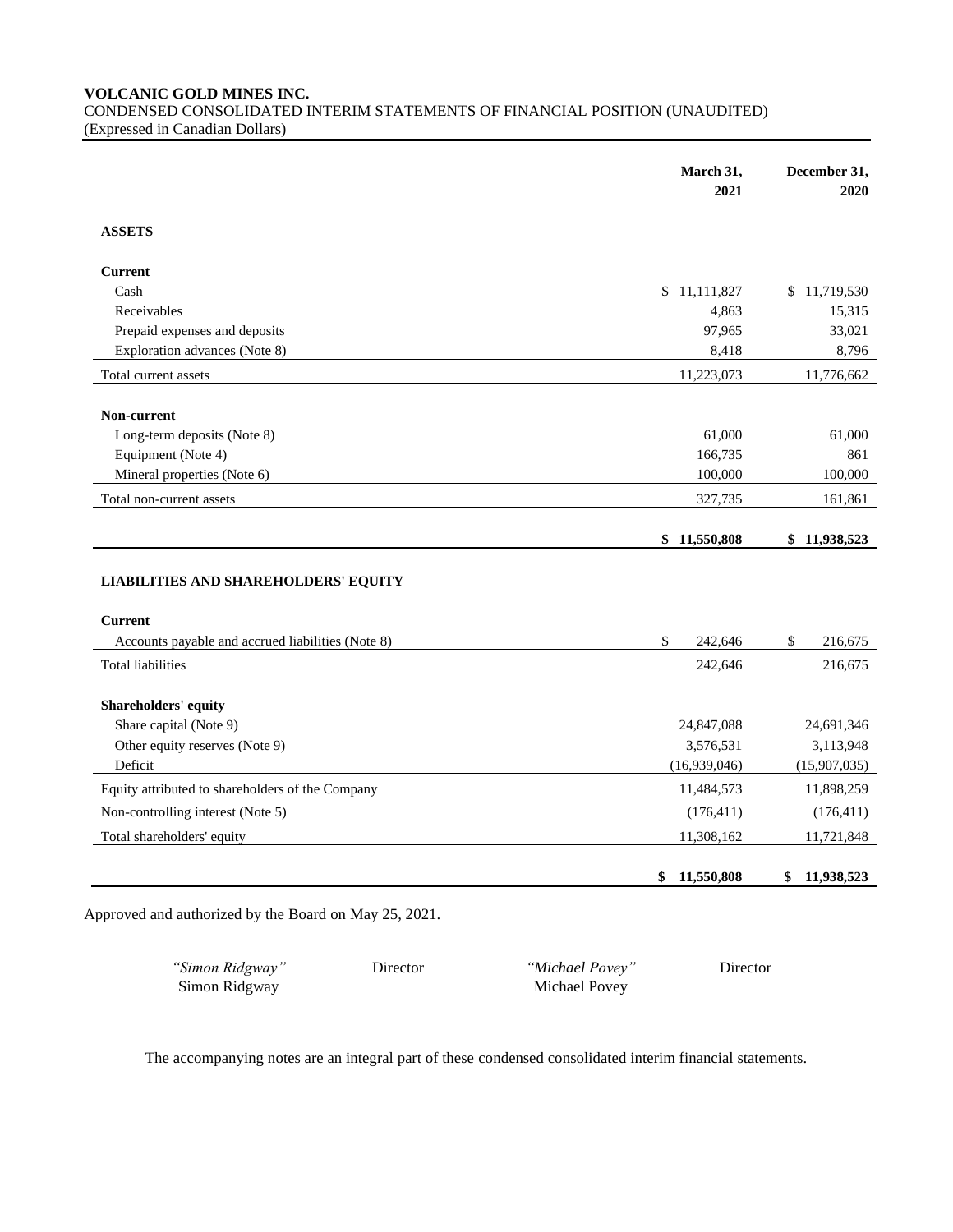## **VOLCANIC GOLD MINES INC.**

CONDENSED CONSOLIDATED INTERIM STATEMENTS OF LOSS AND COMPREHENSIVE LOSS (UNAUDITED) (Expressed in Canadian Dollars)

|                                                                                            | Three months ended March 31, |                |
|--------------------------------------------------------------------------------------------|------------------------------|----------------|
|                                                                                            | 2021                         | 2020           |
| <b>Exploration expenditures</b> (Note 7)                                                   | \$<br>410,887                | \$             |
| General and administrative expenses                                                        |                              |                |
| Consulting and management fees (Note 8)                                                    | 18,000                       | 16,500         |
| Depreciation (Note 4)                                                                      | 3,076                        | 92             |
| Legal and audit fees                                                                       |                              | 428            |
| Office and administration (Note 8)                                                         | 17,618                       | 10,172         |
| Salaries and benefits (Note 8)                                                             | 23,907                       | 7,821          |
| Share-based payments (Notes 8 and 10)                                                      | 518,545                      |                |
| Shareholder communications (Note 8)                                                        | 36,792                       |                |
| Transfer agent and regulatory fees (Note 8)                                                | 12,297                       | 6,763          |
| Travel (Note 8)                                                                            | 664                          | 2,918          |
|                                                                                            | 630,899                      | 44,694         |
| Loss before other item                                                                     | (1,041,786)                  | (44, 694)      |
| Other item                                                                                 |                              |                |
| Interest and other income                                                                  | 10,249                       |                |
| Foreign exchange loss                                                                      | (474)                        | (389)          |
| Loss and comprehensive loss for the period                                                 | \$<br>(1,032,011)            | \$<br>(45,083) |
| Loss and comprehensive loss attributable to:                                               |                              |                |
| Equity shareholders of the Company                                                         | \$<br>(1,032,011)            | \$<br>(45,083) |
| Non-controlling interest (Note 5)                                                          |                              |                |
|                                                                                            | \$<br>(1,032,011)            | \$<br>(45,083) |
| Basic and diluted loss per common share attributable to equity shareholders of the Company | \$(0.02)                     | \$(0.01)       |
| Weighted average number of common shares outstanding - basic and diluted                   | 44, 457, 276                 | 8,603,880      |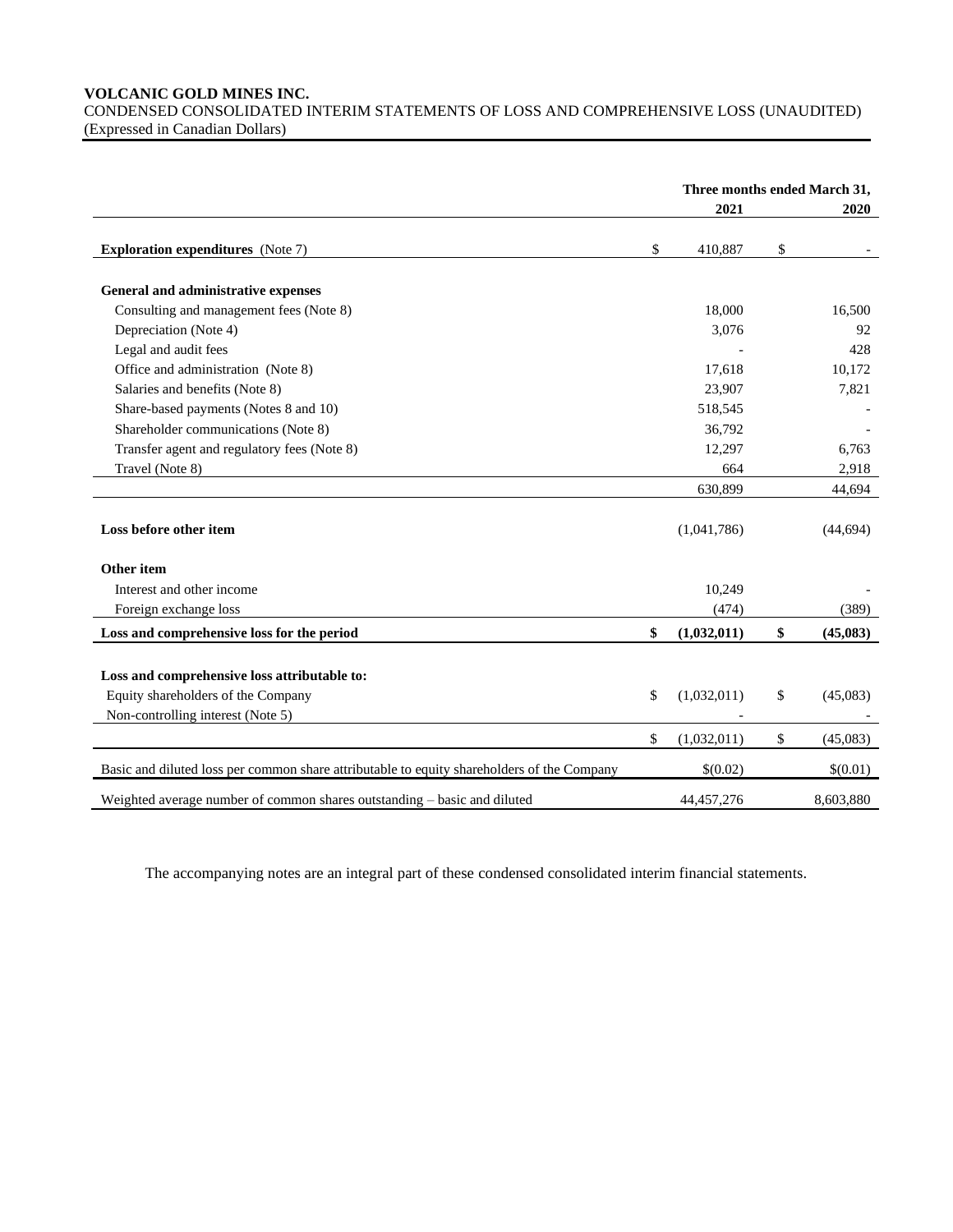# **VOLCANIC GOLD MINES INC.** CONDENSED CONSOLIDATED INTERIM STATEMENTS OF CASH FLOWS (UNAUDITED) (Expressed in Canadian Dollars)

|                                             |                   | Three months ended March 31, |
|---------------------------------------------|-------------------|------------------------------|
|                                             | 2021              | 2020                         |
|                                             |                   |                              |
| <b>CASH FLOWS FROM OPERATING ACTIVITIES</b> |                   |                              |
| Loss for the period                         | \$<br>(1,032,011) | \$<br>(45,083)               |
| Item not affecting cash:                    |                   |                              |
| Depreciation                                | 3,076             | 92                           |
| Share-based payments                        | 518,545           |                              |
| Non-cash working capital item changes:      |                   |                              |
| Amounts receivable                          | 10,452            | 1,595                        |
| Prepaid expenses and deposits               | (64, 944)         | 2,230                        |
| Accounts payable and accrued liabilities    | 25,971            | 6,725                        |
| Net cash used in operating activities       | (538, 911)        | (34, 441)                    |
| <b>FINANCING ACTIVITIES</b>                 |                   |                              |
| Net proceeds from issuance of common shares | 99,780            |                              |
| Net cash provided by financing activities   | 99,780            |                              |
| <b>INVESTING ACTIVITIES</b>                 |                   |                              |
| Purchase of equipment                       | (168,950)         |                              |
| <b>Exploration</b> advances                 | 378               |                              |
|                                             |                   |                              |
| Net cash used in investing activities       | (168, 572)        |                              |
| Change in cash for the period               | (607,703)         | (34, 441)                    |
| Cash, beginning of period                   | 11,719,530        | 162,739                      |
| Cash, end of period                         | 11,111,827<br>\$  | \$<br>128,298                |

**Supplemental disclosure with respect to cash flows** (Note 14)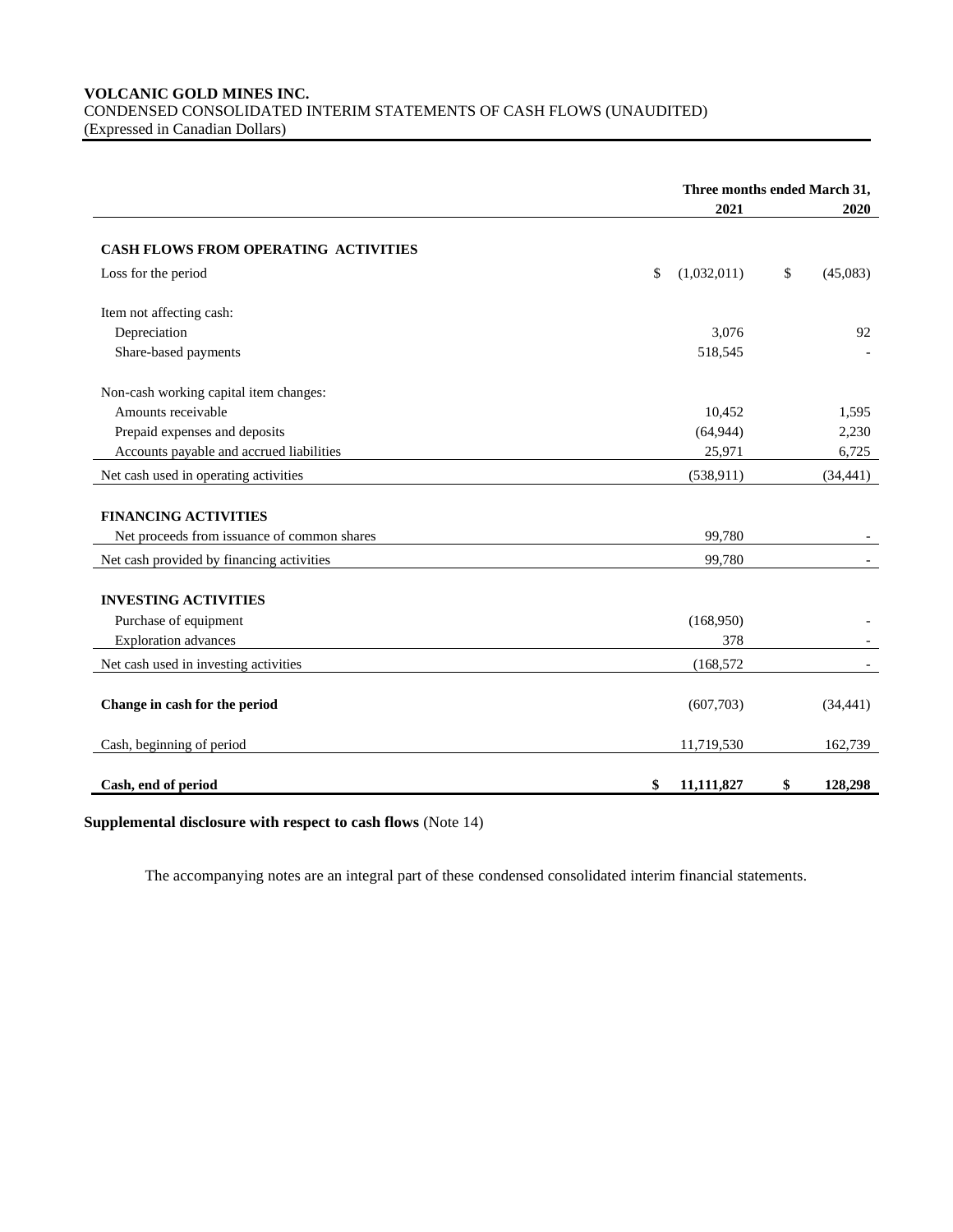# **VOLCANIC GOLD MINES INC.** CONDENSED CONSOLIDATED INTERIM STATEMENTS OF CHANGES IN SHAREHOLDERS' EQUITY (UNAUDITED) For the three months ended March 31, 2021 and 2020

(Expressed in Canadian Dollars)

|                                                             | Equity (deficiency) attributed to shareholders of the Company |              |                                                       |                                          |                 |                                                      |                                 |                |
|-------------------------------------------------------------|---------------------------------------------------------------|--------------|-------------------------------------------------------|------------------------------------------|-----------------|------------------------------------------------------|---------------------------------|----------------|
|                                                             | <b>Number</b><br>of<br>common<br>shares                       | Amount       | Warrants<br>and<br>compensation<br>options<br>reserve | <b>Share-based</b><br>payment<br>reserve | <b>Deficit</b>  | <b>Total equity</b><br>attributed to<br>shareholders | Non-<br>controlling<br>interest | Total          |
| Balance, December 31, 2019                                  | 8,603,880                                                     | \$13,746,875 | 177,049                                               | \$1,169,508                              | \$(14,815,964)  | 277,468<br>\$                                        | \$(176, 411)                    | \$.<br>101,057 |
| Loss for the period<br>Fair value of expired and forfeited  |                                                               |              |                                                       |                                          | (45,083)        | (45,083)                                             |                                 | (45,083)       |
| options                                                     |                                                               |              |                                                       | (11,248)                                 | 11,248          |                                                      |                                 |                |
| Balance, March 31, 2020                                     | 8,603,880                                                     | 13,746,875   | 177,049                                               | 1,158,260                                | (14, 849, 799)  | 232,385                                              | (176, 411)                      | 55,974         |
| Loss for the period                                         |                                                               |              | $\overline{\phantom{a}}$                              | $\overline{\phantom{a}}$                 | (2,215,496)     | (2,215,496)                                          | $\overline{\phantom{a}}$        | (2,215,496)    |
| Shares issued for private placement                         | 23,117,100                                                    | 6,683,234    | 31,171                                                |                                          |                 | 6,714,405                                            |                                 | 6,714,405      |
| Shares issued for public offering                           | 12,546,500                                                    | 6,775,110    | 125,465                                               |                                          |                 | 6,900,575                                            |                                 | 6,900,575      |
| Share issuance costs<br>Fair value of expired and forfeited |                                                               | (2,513,873)  | 1,321,742                                             |                                          |                 | (1, 192, 131)                                        |                                 | (1, 192, 131)  |
| options                                                     |                                                               |              | ٠                                                     | (1,158,260)                              | 1,158,260       |                                                      |                                 |                |
| Share-based payments                                        |                                                               |              |                                                       | 1,458,521                                |                 | 1,458,521                                            |                                 | 1,458,521      |
| Balance, December 31, 2020                                  | 44,267,480                                                    | 24,691,346   | 1,655,427                                             | 1,458,521                                | (15,907,035)    | 11,898,259                                           | (176, 411)                      | 11,721,848     |
| Loss for the period                                         |                                                               |              |                                                       | ٠                                        | (1,032,011)     | (1,032,011)                                          |                                 | (1,032,011)    |
| Warrants exercised<br>Transfer of other equity reserve on   | 332,600                                                       | 99,780       |                                                       |                                          |                 | 99,780                                               |                                 | 99,780         |
| exercise of warrants                                        |                                                               | 55,962       | (55,962)                                              |                                          |                 |                                                      |                                 |                |
| Share-based payments                                        |                                                               |              |                                                       | 518,545                                  |                 | 518,545                                              |                                 | 518,545        |
| Balance, March 31, 2021                                     | 44,600,080                                                    | \$24,847,088 | \$1,599,465                                           | \$1,977,066                              | \$ (16,939,046) | 11,484,573<br>S                                      | \$(176, 411)                    | \$11,308,162   |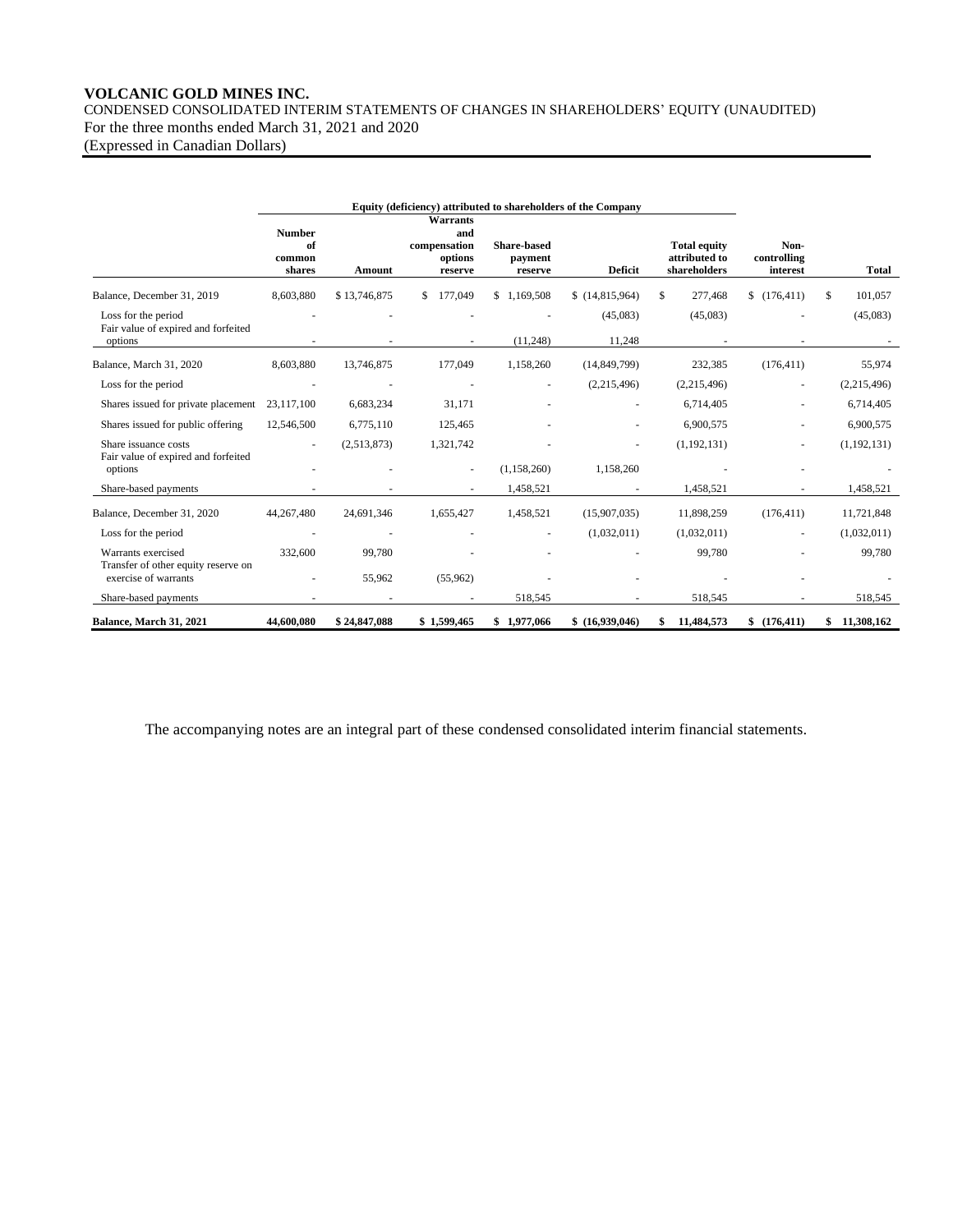## **1. NATURE AND CONTINUANCE OF OPERATIONS**

Volcanic Gold Mines Inc. is a publicly traded company incorporated under the Business Corporations Act (British Columbia) on April 25, 2007. The Company together with its subsidiaries (collectively referred to as the "Company") is principally engaged in acquisition and exploration of resource properties. The Company currently trades under the symbol "VG" on the TSX Venture Exchange.

The head office, principal address and records office of the Company are located at 200 Burrard Street, Suite 650, Vancouver, British Columbia, V6C 3L6, Canada.

The Company's financial statements and those of its controlled subsidiaries ("condensed consolidated interim financial statements") are presented in Canadian dollars.

These condensed consolidated interim financial statements have been prepared in accordance with International Financial Reporting Standards ("IFRS") with the assumption that the Company will be able to realize its assets and discharge its liabilities in the normal course of business rather than through a process of forced liquidation. The Company has incurred losses from inception and, despite a strong current working capital position, does not currently have the financial resources to sustain operations in the long-term. While the Company has been successful in obtaining its required funding in the past, there is no assurance that such future financing will be available or be available on favorable terms. Management believes the Company has sufficient current working capital to operate for at least the next year at the current level of operations.

At the time these condensed consolidated interim financial statements were prepared, the COVID-19 pandemic has caused significant disruptions to the global economy and increased volatility in the global financial markets. The extent to which COVID-19 may adversely impact the Company's business and financing opportunities will depend on future developments such as the geographic spread of the disease, the duration of the outbreak, travel restrictions and social distancing at the properties, business closures or business disruptions, and the effectiveness of actions taken in Canada, and other countries to contain and treat the disease.

# **2. BASIS OF PREPARATION**

## **Statement of compliance**

These condensed consolidated interim financial statements are prepared in accordance with International Accounting Standard ("IAS") 34 *Interim Financial Reporting* under IFRS issued by the International Accounting Standards Board ("IASB"). These condensed consolidated interim financial statements follow the same accounting policies and methods of application as the most recent annual consolidated financial statements of the Company. These condensed consolidated interim financial statements do not contain all of the information required for full annual financial statements. Accordingly, these condensed consolidated interim financial statements should be read in conjunction with the Company's most recent annual consolidated financial statements, which were prepared in accordance with IFRS as issued by the IASB.

## **Basis of Measurement**

These condensed consolidated interim financial statements have been prepared on the historical cost basis except for certain financial instruments, which are measured at fair value. In addition, these condensed consolidated interim financial statements have been prepared using the accrual basis of accounting, except for cash flow information.

The condensed consolidated interim financial statements are presented in Canadian dollars ("CAD").

The preparation of condensed consolidated interim financial statements in compliance with IFRS requires management to make certain critical accounting estimates. It also requires management to exercise judgment in applying the Company's accounting policies. The areas involving a higher degree of judgment of complexity, or areas where assumptions and estimates are significant to the condensed consolidated interim financial statements are disclosed in Note 3.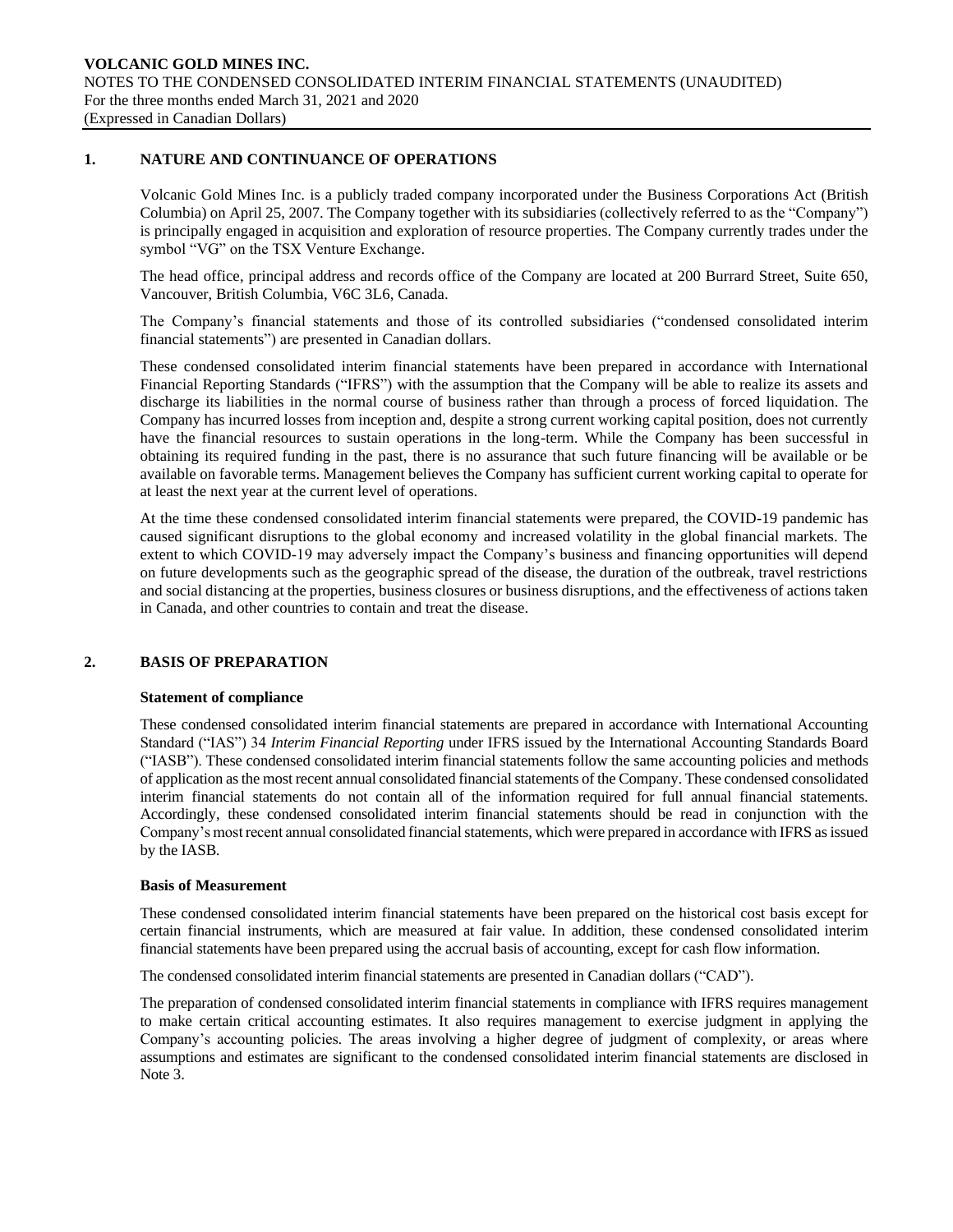## **2. BASIS OF PREPARATION** (cont'd)

#### **Basis of Consolidation**

These condensed consolidated interim financial statements include the accounts of the Company and its subsidiaries. A subsidiary is an entity in which the Company has control, directly or indirectly, where control is defined as the power to govern the financial and operating policies of an enterprise so as to obtain benefits from its activities. All material intercompany transactions and balances have been eliminated on consolidation. The Company had no active subsidiaries during the periods ended March 31, 2021 and 2020.

## **Foreign Currency Translation**

The functional currency is the currency of the primary economic environment in which the entity operations and has been determined for each entity within the Company. The functional currency for all entities within the Company is the Canadian dollar. The functional currency determinations were conducted through an analysis of the consideration factors identified in International Accounting Standards ("IAS") 21, *The Effects of Changes in Foreign Exchange Rates*.

Transactions in currencies other than the Canadian dollar are recorded at exchange rates prevailing on the dates of the transactions. At the end of each reporting period, the monetary assets and liabilities of the Company that are denominated in foreign currencies are translated at the rate of exchange at the statement of financial position date while non-monetary assets and liabilities are translated at historical rates. Revenues and expenses are translated at the exchange rates approximating those in effect on the date of the transactions. Exchange gains and losses arising on translation are included in the statement of loss and comprehensive loss.

# **3. CRITICAL ACCOUNTING ESTIMATES AND JUDGMENTS**

The Company makes estimates and assumptions about the future that affect the reported amounts of assets and liabilities. Estimates and judgments are continually evaluated based on historical experience and other factors, including expectations of future events that are believed to be reasonable under the circumstances. In the future, actual experience may differ from these estimates and assumptions.

The effect of a change in an accounting estimate is recognized prospectively by including it in profit or loss in the period of the change, if the change affects that period only, or in the period of the change and future periods, if the change affects both.

The key areas of judgment applied in the preparation of the condensed consolidated interim financial statements that could result in a material adjustment to the carrying amounts of assets and liabilities are as follows:

a) The application of the Company's accounting policy for mineral property expenditures requires judgment in determining whether it is likely that future economic benefits will flow to the Company.

Assets or cash-generating units are evaluated at each reporting date to determine whether there are any indications of impairment. The Company considers both internal and external sources of information when making the assessment of whether there are indications of impairment for the Company's mineral property assets.

In respect of costs incurred for its investment in mineral property assets, management has determined there are no indicators of impairment. Management uses several criteria in its assessments of economic recoverability and probability of future economic benefit, including geologic and metallurgic information, economics assessment/ studies, accessible facilities and existing permits.

- b) Although the Company has taken steps to verify title to mineral properties in which it has an interest, these procedures do not guarantee the Company's title. Such properties may be subject to prior agreements or transfers and title may be affected by undetected defects.
- c) Although the Company has taken steps to identify any decommissioning liabilities related to mineral properties in which it has an interest, there may be unidentified decommissioning liabilities present.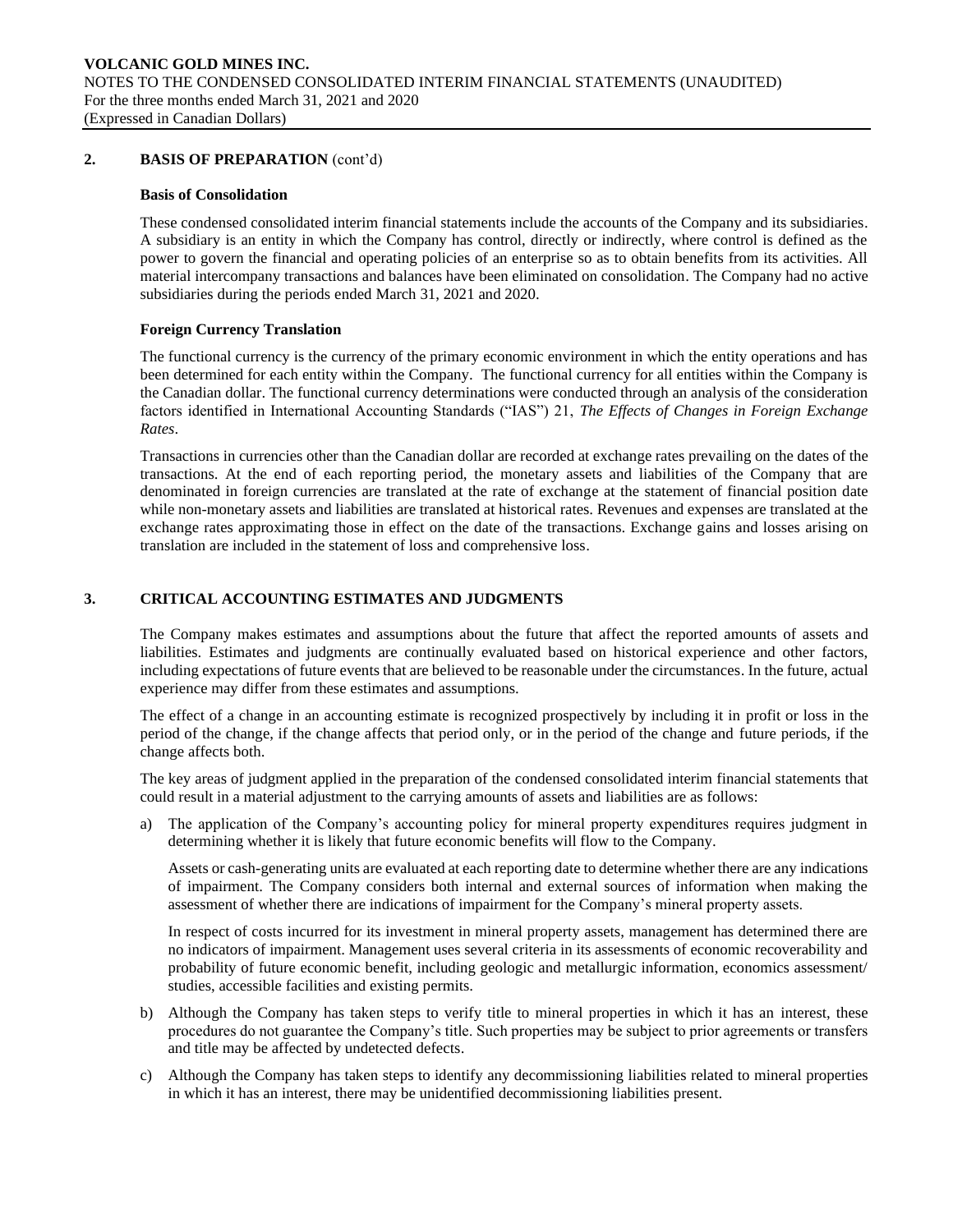# **3. CRITICAL ACCOUNTING ESTIMATES AND JUDGMENTS** (cont'd)

The key estimates applied in the preparation of the condensed consolidated interim financial statements that could result in a material adjustment to the carrying amounts of assets and liabilities are as follows:

- a) The Company may be subject to income tax in several jurisdictions and significant judgment is required in determining the provision for income taxes. During the ordinary course of business and on dispositions of mineral property or interests therein, there are transactions and calculations for which the ultimate tax determination is uncertain. As a result, the Company recognizes tax liabilities based on estimates of whether additional taxes and interest will be due. This assessment relies on estimates and assumptions and may involve a series of judgments about future events, and interpretation of tax law. To the extent that the final tax outcome of these matters is different than the amounts recorded, such differences will impact income tax expense in the period in which such determination is made.
- b) In estimating the fair value of share-based payments, using the Black-Scholes option pricing model, management is required to make certain assumptions and estimates. Changes in assumptions used to estimate fair value could result in materially different results.

# **4. EQUIPMENT**

|                                 | Computer<br>equipment | <b>Furniture and</b><br>equipment | <b>Vehicles</b> |     | <b>Total</b> |
|---------------------------------|-----------------------|-----------------------------------|-----------------|-----|--------------|
| Cost                            |                       |                                   |                 |     |              |
| Balance, December 31, 2019      | \$<br>11,628          | \$                                | \$              | \$. | 11,628       |
| Balance, December 31, 2020      | 11,628                |                                   |                 |     | 11,628       |
| <b>Additions</b>                |                       | 5,350                             | 163,600         |     | 168,950      |
| Balance, March 31, 2021         | \$<br>11,628          | \$<br>5,350                       | \$<br>163,600   | \$  | 180,578      |
|                                 |                       |                                   |                 |     |              |
| <b>Accumulated amortization</b> |                       |                                   |                 |     |              |
| Balance, December 31, 2019      | \$<br>10,398          | \$                                | \$              | \$  | 10,398       |
| Charge for period               | 369                   |                                   |                 |     | 369          |
| Balance, December 31, 2020      | 10,767                |                                   |                 |     | 10,767       |
| Charge for period               | 215                   | 134                               | 2,727           |     | 3,076        |
| Balance, March 31, 2021         | \$<br>10,982          | \$<br>134                         | \$<br>2,727     | \$  | 13,843       |
|                                 |                       |                                   |                 |     |              |
| <b>Carrying amounts</b>         |                       |                                   |                 |     |              |
| At December 31, 2020            | \$<br>861             | \$                                | \$              | \$  | 861          |
| At March 31, 2021               | \$<br>646             | \$<br>5,216                       | \$<br>160,873   | \$  | 166,735      |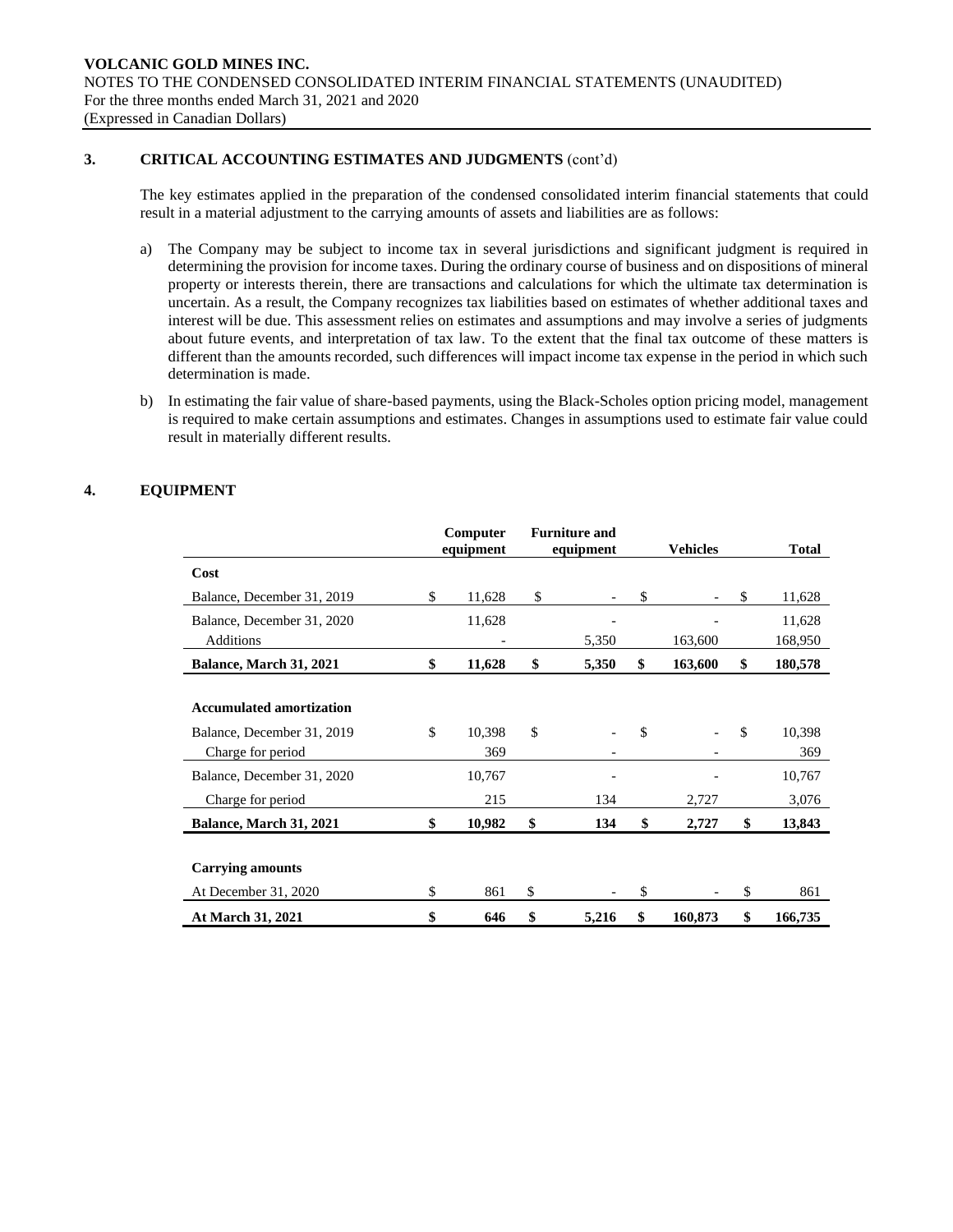# **5. NON-CONTROLLING INTEREST**

Non-controlling interests ("NCI"s) in the net assets of consolidated subsidiaries are identified separately from the Company's equity therein. Total comprehensive loss of the Company's subsidiary is attributed to the equity holders of the Company and to the non-controlling interests even if this results in the non-controlling interest having a deficit balance.

The Company adjusts the non-controlling interest by attributing a proportionate amount of the subsidiaries net identifiable assets. The Company also adjusts other comprehensive loss to reflect the new ownership interest. These adjustments are also recognized in equity.

For the period ended March 31, 2021, 25% of the net assets of the Company's consolidated subsidiary, Guiord SA ("Guiord"), were attributable to its non-controlling interest. The value of the NCI at March 31, 2021 was a deficiency of \$176,411 (December 31, 2020: \$176,411). There was no income or loss allocated to NCI during the periods ended March 31, 2021 and 2020.

## **6. MINERAL PROPERTIES**

The Company capitalized the following acquisition costs of its mineral property interests during the period from January 1, 2020 to March 31, 2021:

|                                | <b>Holly</b> and |
|--------------------------------|------------------|
|                                | <b>Banderas</b>  |
| Balance, December 31, 2019     | \$               |
| Acquisition costs              | 100,000          |
| Balance, December 31, 2020     | 100,000          |
| <b>Balance, March 31, 2021</b> | \$<br>100,000    |

## **Holly and Banderas Properties - Guatemala**

In May 2020, the Company signed an agreement whereby it has been granted by Radius Gold Inc. ("Radius") the exclusive option (the "Option") to acquire a 60% interest in the Holly and Banderas gold-silver properties in Guatemala (the "Properties"). The Company may exercise the Option by raising a minimum \$3.0 million (completed on July 27, 2020) and spending US\$7.0 million on exploration of the Properties within 48 months from the date drilling permits for the properties are granted (granted subsequent to December 31, 2020). An initial US\$1.0 million must be spent on exploration within 12 months of receiving the required drill permits, including a minimum 3,000 metres of drilling. The Company also made a cash payment of \$100,000 to Radius during the 2020 fiscal year which was recorded as a mineral property acquisition cost. Upon exercise of the Option, the Company will enter into a standard 60/40 joint venture with Radius in order to further develop the properties.

The Company also has the exclusive right for 24 months following the execution of the Option to evaluate the other property interests of Radius in eastern Guatemala and to enter into an agreement to acquire an interest in any of such other properties on reasonable mutually agreed upon terms.

The Company and Radius have one common director, namely, Simon Ridgway.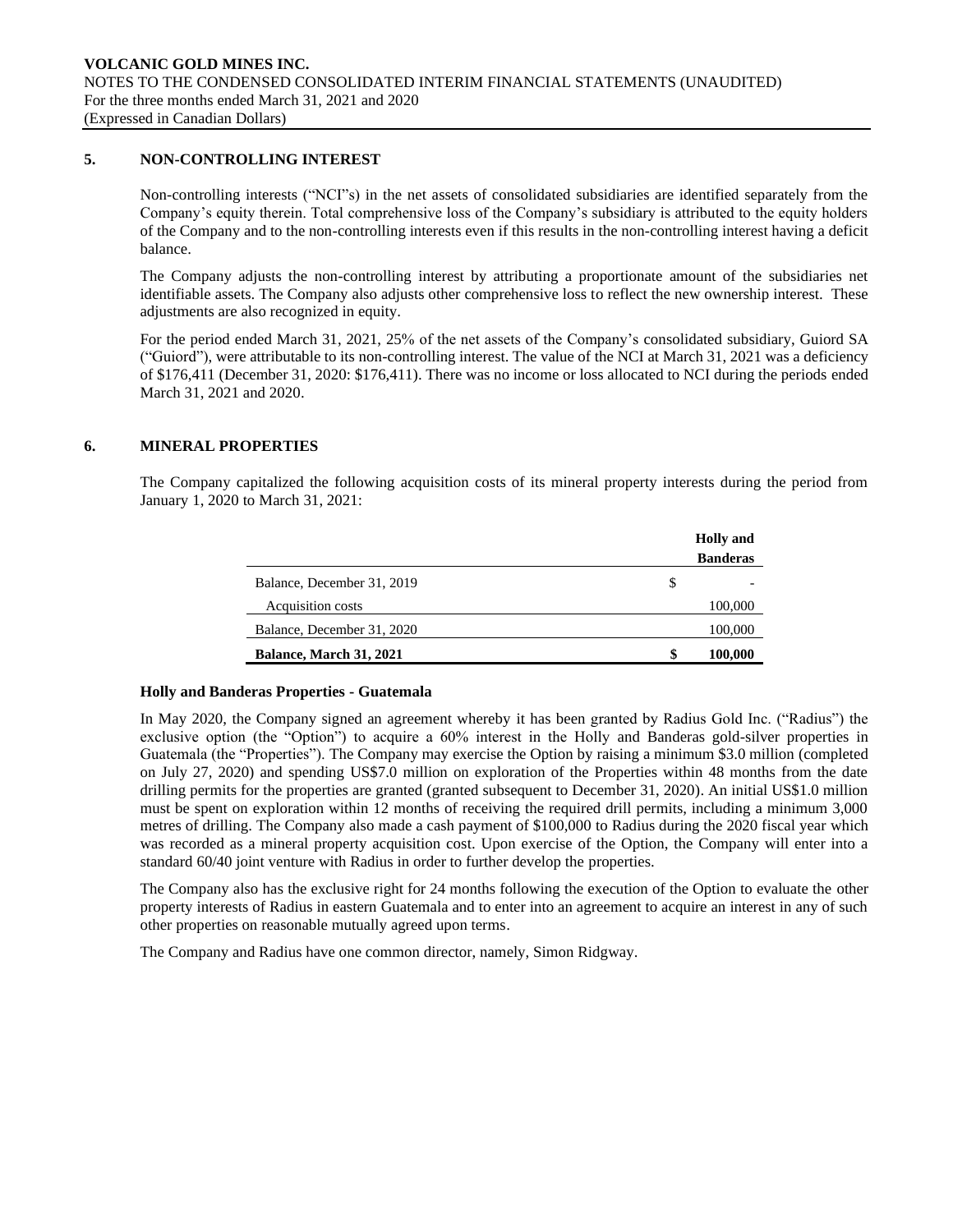# **7. EXPLORATION EXPENDITURES**

During the period ended March 31, 2021, the Company incurred the following exploration expenditures on the Holly and Banderas properties:

|                                 | \$<br>410.887 |
|---------------------------------|---------------|
| Travel                          | 38,619        |
| Salaries and benefits           | 26,607        |
| Project management              | 27,928        |
| Office and administration       | 56,823        |
| Legal and accounting            | 3,688         |
| Geological and other consulting | 189,184       |
| Field expenses                  | 36,601        |
| Environmental                   | 16,906        |
| Community relations             | 7,494         |
| Assaying                        | \$<br>7,037   |
|                                 |               |

During the period ended March 31, 2020, no exploration expenditures were incurred.

## **8. RELATED PARTY TRANSACTIONS**

The Company had transactions during the periods ended March 31, 2021 and 2020 with related parties consisting of directors, officers and the following companies with common directors:

| <b>Related party</b>                      | <b>Nature of transactions</b>                    |
|-------------------------------------------|--------------------------------------------------|
| Gold Group Management Inc. ("Gold Group") | Shared office and administrative related charges |
| Mill Street Services Ltd. ("Mill Street") | Consulting services                              |
| Radius                                    | Property transaction and exploration support     |

Balances and transactions with related parties not disclosed elsewhere in these condensed consolidated interim financial statements are as follows:

a) During the periods ended March 31, 2021 and 2020, the Company reimbursed Gold Group, a private company controlled by Simon Ridgway, a Director and Chief Executive Officer of the Company, for the following costs:

|                                      | Three months ended March 31, |        |    |             |  |
|--------------------------------------|------------------------------|--------|----|-------------|--|
|                                      |                              | 2021   |    | <b>2020</b> |  |
| General and administrative expenses: |                              |        |    |             |  |
| Office and administration            | \$                           | 15,299 | \$ | 8,059       |  |
| Salaries and benefits                |                              | 23,907 |    | 7,821       |  |
| Shareholder communications           |                              | 812    |    |             |  |
| Transfer agent and regulatory fees   |                              | 3,998  |    | 500         |  |
| Travel and accommodation             |                              | 537    |    | 1,463       |  |
|                                      |                              | 44.553 | \$ | 17,843      |  |

Gold Group is reimbursed by the Company for certain shared costs and other business related expenses paid by Gold Group on behalf of the Company. Salaries and benefits for the periods ended March 31, 2021 and 2020 include those for the Chief Financial Officer and the Corporate Secretary.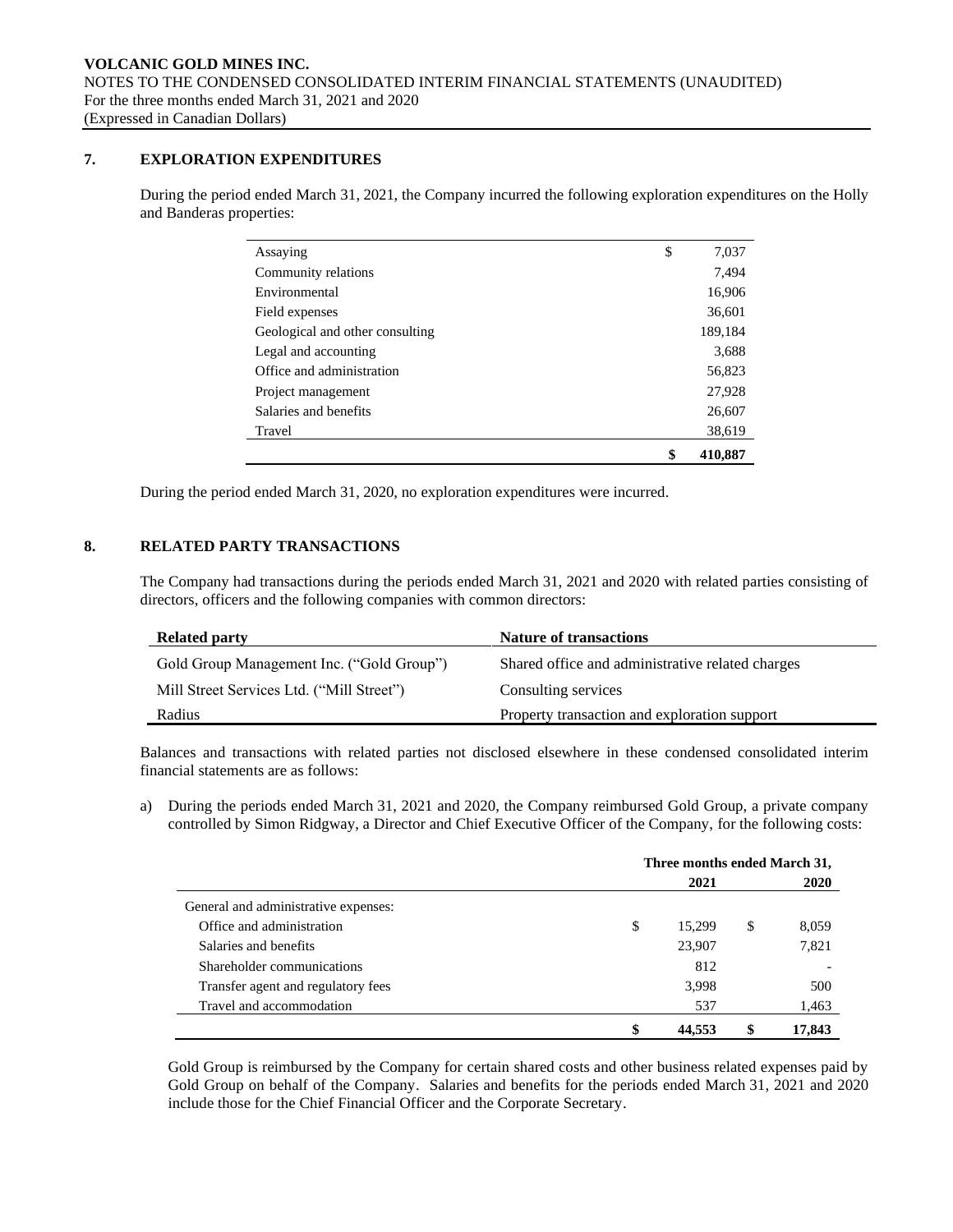## **8. RELATED PARTY TRANSACTIONS** (cont'd)

- b) Prepaid expenses and deposits as of March 31, 2021 includes an amount of \$Nil (December 31, 2020: \$231) paid to Gold Group.
- c) Exploration advances as of March 31, 2021 includes an amount of \$8,418 (December 31, 2020: \$8,796) advanced to Radius for exploration expenditures to be incurred on the Company's behalf.
- d) Long-term deposits as of March 31, 2021 consists of \$61,000 (December 31, 2020: \$61,000) paid to Gold Group as a deposit pursuant to the Company's office and administrative services agreement with Gold Group.
- e) Included in accounts payable and accrued liabilities as of March 31, 2021 was \$27,376 (December 31, 2020: \$25,168) owing to Gold Group, \$23,063 was owing to Radius (December 31, 2020: \$Nil), and \$2,000 (December 31, 2020: \$2,000) to Michael Povey, a Director and Chairman of the Company, for consulting fees. The amount for Gold Group is due on a monthly basis and secured by a deposit.

The Company has identified certain of its directors and senior officers as its key management personnel. Included for the periods ended March 31, 2021 and 2020 are the following items paid or accrued to key management personnel and/or companies with common directors.

|                                                                  | Three months ended March 31, |         |   |        |
|------------------------------------------------------------------|------------------------------|---------|---|--------|
|                                                                  |                              | 2021    |   | 2020   |
| General and administrative expenses:                             |                              |         |   |        |
| Consulting and management fees                                   | \$                           | 18,000  | S | 16,500 |
| Salaries and benefits                                            |                              | 6,417   |   | 3,575  |
| Share-based payments (value of stock options granted and vested) |                              | 249,263 |   |        |
| Exploration expenditures:                                        |                              |         |   |        |
| Geological and other consulting fees                             |                              | 28,500  |   |        |
|                                                                  | S                            | 302,180 |   | 20,075 |

Key management compensation includes consulting fees paid to Mill Street, a company controlled by Simon Ridgway, a Director and Chief Executive Officer of the Company.

The value of stock option grants issued to non-key management directors during the period ended March 31, 2021 was \$99,705 (2020: \$Nil).

## **9. SHAREHOLDERS EQUITY**

## **a) Common shares**

The Company is authorized to issue an unlimited number of common and preferred shares without par value.

As at March 31, 2021, 44,600,080 (December 31, 2020: 44,267,480) common shares and nil preferred shares were issued and outstanding.

During the period ended March 31, 2021, there was a total of 332,600 share purchase warrants with an exercise of \$0.30 per share were exercised for proceeds of \$99,780.

During the period ended March 31, 2020, there was no share capital activity.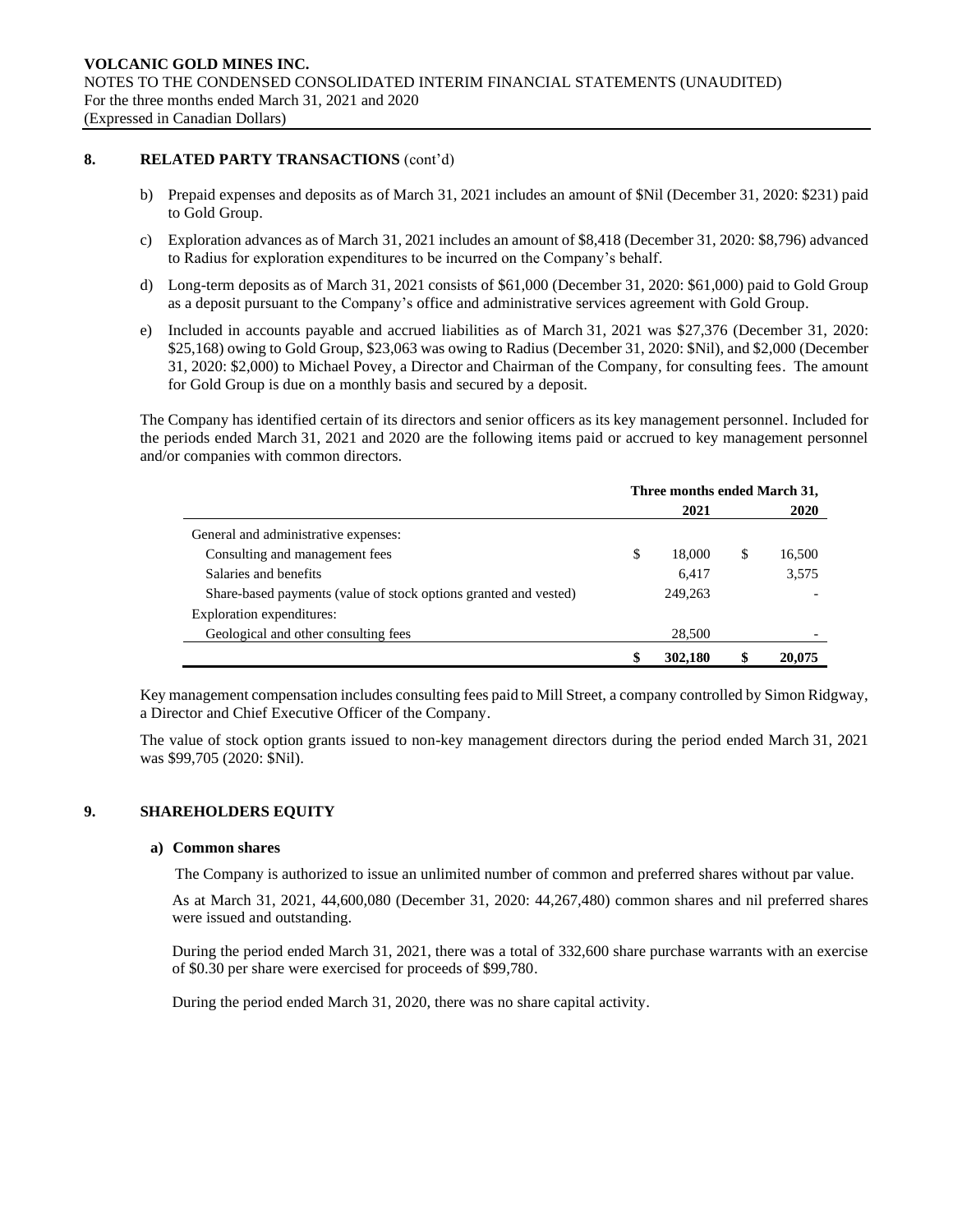## **9. SHAREHOLDERS EQUITY** (cont'd)

## **b) Warrants**

A summary of share purchase warrants activity from January 1, 2020 to March 31, 2021 is as follows:

|                                | Number of<br>warrants | Weighted<br>average<br>exercise price |
|--------------------------------|-----------------------|---------------------------------------|
| Balance, December 31, 2019     | 3,351,237             | \$3.25                                |
| Issued on private placement    | 13,274,077            | \$0.35                                |
| Issued on public offering      | 6,297,050             | \$0.70                                |
| Expired during the year        | (1,500,000)           | \$0.35                                |
| Balance, December 31, 2020     | 21,422,364            | \$0.91                                |
| Exercised during the period    | (332,600)             | \$0.30                                |
| <b>Balance, March 31, 2021</b> | 21,089,764            | \$0.92                                |

Details of warrants outstanding as of March 31, 2021 are:

| <b>Expiry date</b> | Number of<br>warrants | <b>Exercise</b><br>price |
|--------------------|-----------------------|--------------------------|
| March 8, 2022      | 1,851,237             | \$5.60                   |
| April 20, 2022     | 8,073,797             | \$0.70                   |
| July 26, 2022      | 11,164,730            | \$0.30                   |
|                    | 21,089,764            |                          |

## **c) Compensation options**

During the 2020 fiscal year, a total of 741,870 compensation options with an exercise price \$0.55 and expiry date of October 20, 2022 were granted. Each compensation option is exercisable to purchase one common share of the Company and one-half of a warrant. Each whole warrant is exercisable to purchase one common share of the Company at \$0.70 until October 20, 2022.

Compensation options outstanding as of March 31, 2021 totaled 741,870 (December 31, 2020: 741,870)

## **10. SHARE-BASED PAYMENTS**

## **Option Plan Details**

The Company has a stock option plan whereby options may be granted to directors, employees, consultants and certain other service providers to encourage ownership of the Company's common shares. The Company may grant options for up to 10% of the issued and outstanding common shares. The term of any option granted under the plan may not exceed 10 years. The vesting periods for all options granted pursuant to the plan will be determined at the discretion of the Board of Directors at the time of the grant. The number of options granted to any one person may not exceed 5% of the outstanding listed common shares in a 12 month period.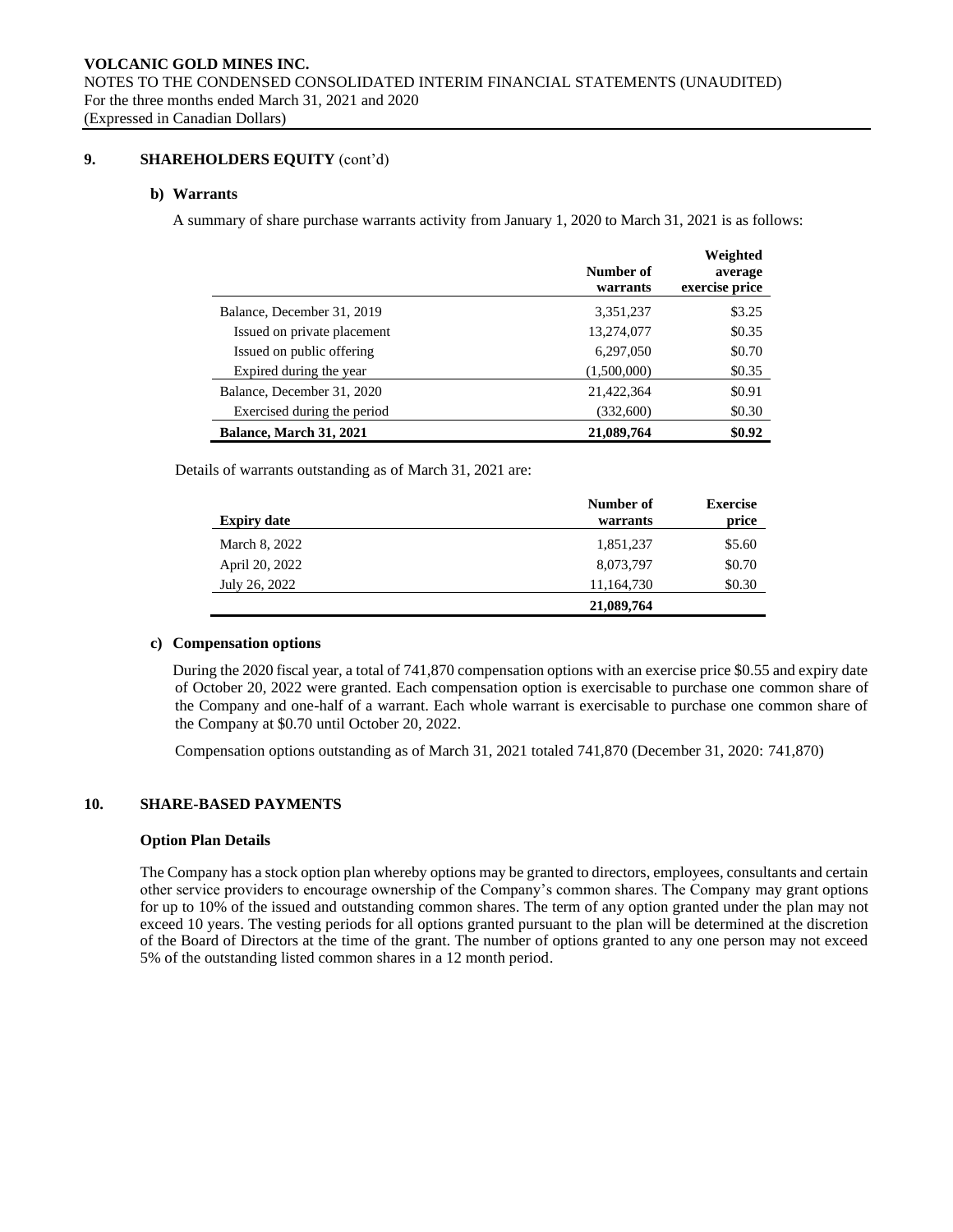# **10. SHARE-BASED PAYMENTS** (cont'd)

The following is a summary of stock option activity during the period ended March 31, 2021:

|                   |                                 |                          | During the period         |                |                          |                                 |                           |                                  |  |  |
|-------------------|---------------------------------|--------------------------|---------------------------|----------------|--------------------------|---------------------------------|---------------------------|----------------------------------|--|--|
| <b>Grant date</b> | <b>Expiry date</b>              | <b>Exercise</b><br>price | <b>Opening</b><br>balance | <b>Granted</b> | <b>Exercised</b>         | <b>Forfeited</b> /<br>cancelled | <b>Closing</b><br>balance | <b>Vested and</b><br>exercisable |  |  |
| Oct 7, 2020       | Oct 6, 2030                     | \$0.57                   | 2,525,000                 |                | $\overline{\phantom{0}}$ | $\overline{\phantom{a}}$        | 2.525,000                 | 2,325,000                        |  |  |
| Oct 9, 2020       | Oct 8, 2030                     | \$0.57                   | 325,000                   |                | $\overline{a}$           | $\overline{\phantom{a}}$        | 325,000                   | 325,000                          |  |  |
| Jan 7, 2021       | Jan 6, 2031                     | \$0.45                   | $\overline{\phantom{a}}$  | 300,000        | $\overline{\phantom{0}}$ | $\overline{\phantom{a}}$        | 300,000                   | 150,000                          |  |  |
| Jan 28, 2021      | Jan 27, 2031                    | \$0.57                   | $\overline{\phantom{a}}$  | 800,000        | $\overline{\phantom{a}}$ | $\overline{\phantom{a}}$        | 800,000                   | 800,000                          |  |  |
|                   |                                 |                          | 2,850,000                 | 1,100,000      | ٠                        |                                 | 3,950,000                 | 3,600,000                        |  |  |
|                   | Weighted average exercise price |                          | \$0.57                    | \$0.54         |                          |                                 | \$0.56                    | \$0.57                           |  |  |

The weighted average fair value at grant date of options granted during the period ended March 31, 2021 was \$0.50 per option. There were no options granted during the period ended March 31, 2020.

The weighted average remaining contractual life of the options outstanding at March 31, 2021 is 9.61 (December 31, 2020: 9.77) years.

## *Options Issued to Employees*

The fair value at grant date is determined using a Black-Scholes option pricing model that takes into account the exercise price, the term of the option, the impact of dilution, the share price at grant date, the expected price volatility of the underlying share, the expected dividend yield and the risk-free interest rate for the term of the option.

## *Options Issued to Non-Employees*

Options issued to non-employees are measured based on the fair value of the goods or services received, at the date of receiving those goods or services. If the fair value of the goods or services received cannot be estimated reliably, the options are measured by determining the fair value of the options granted using the Black-Scholes option pricing model.

The weighted average model inputs for options granted during the period ended March 31, 2021 included a risk-free interest rate of 0.87%, dividend yield of 0%, volatility of 119% and expected life of ten years.

Option pricing models require the input of highly subjective assumptions including the expected price volatility. Changes in these assumptions can materially affect the fair value estimate.

## **Expenses Arising from Share-based Payment Transactions**

Total expenses arising from stock option grants during the period ended March 31, 2021 and recorded as share-based payments expense was \$518,545 (2020: \$Nil).

## **11. SEGMENT INFORMATION**

The Company operates in a single reportable operating segment, being the exploration and evaluation of mineral properties. The mineral property interests are located in Guatemala and substantially all of the exploration expenditures are incurred in Guatemala. Substantially all of the Company's other assets and expenditures are located and incurred in Canada.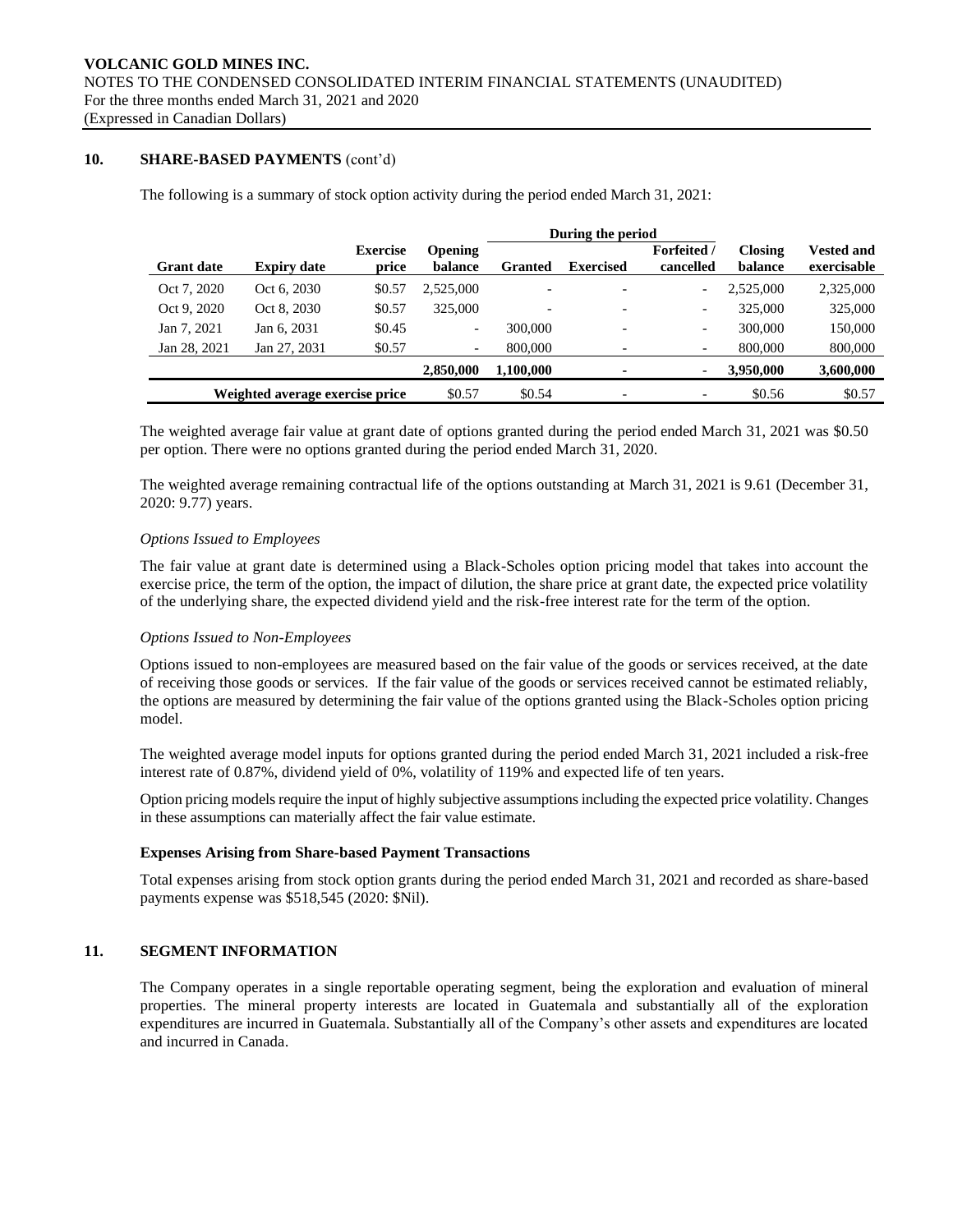## **12. FINANCIAL AND CAPITAL RISK MANAGEMENT**

Financial assets and liabilities are classified in the in the fair value hierarchy according to the lowest level of input that is significant to the fair value measurement. Assessment of the significant of a particular input to the fair value measurement requires judgement and may affect placement within the fair value hierarchy levels. The hierarchy is as follows:

- Level 1: quoted prices (unadjusted) in active markets for identical assets or liabilities.
- Level 2: inputs other than quotes prices included in Level 1 that are observable for the asset or liability, either directly (i.e., as prices) or indirectly (i.e., derived from prices).
- Level 3: inputs for the asset or liability that are not based on observable market data (unobservable inputs).

The carrying value of receivables, deposits and accounts payable and accrued liabilities approximates fair value due to the short-term nature of the financial instruments. Cash is valued at a level 1 fair value measurement and is classified as fair value through profit or loss. Receivables and long-term deposits are classified as amortized cost. Accounts payable and accrued liabilities are classified as amortized cost.

#### **Risk management**

The Company is exposed to varying degrees to a variety of financial instrument related risks:

#### *Credit risk*

Credit risk is the risk of an unexpected loss if a customer or third party to a financial instrument fails to meet its contractual obligations.

The Company's cash is held at large Canadian financial institution in interest bearing accounts. The Company has no investment in asset backed commercial paper.

## *Liquidity risk*

Liquidity risk is the risk that the Company will not be able to meet its financial obligations as they fall due.

The Company manages liquidity risk through its capital management as outlined below. Accounts payable and accrued liabilities are due within one year.

## *Market risk*

Market risk is the risk of loss that may arise from changes in market factors such as interest rates, foreign exchange rates, and commodity and equity prices.

a) Interest rate risk

The Company's exposure to interest rate risk arises from the interest rate impact on cash. The Company's practice has been to invest cash at floating rates of interest, in order to maintain liquidity, while achieving a satisfactory return for shareholders. There is minimal risk that the Company would recognize any loss as a result of a decrease in the fair value of any guaranteed bank investment certificates included in cash as they are generally held with large financial institutions. As at March 31, 2021, the Company is not exposed to significant interest rate risk.

b) Foreign currency risk

The Company is exposed to financial risk related to the fluctuation of foreign currency rates. The Company operates in Canada and Guatemala. A substantial portion of the Company's expenses are incurred in US dollars and Guatemalan quetzals. A significant change in the currency exchange rate between the Canadian dollar relative to the US dollar and quetzal could have an effect on the Company's results of operations, financial position or cash flows. The Company has not hedged its exposure to currency fluctuations. As at March 31, 2021, the Company is exposed to currency risk through the following financial assets and liabilities denominated in currencies other than the Canadian dollar: